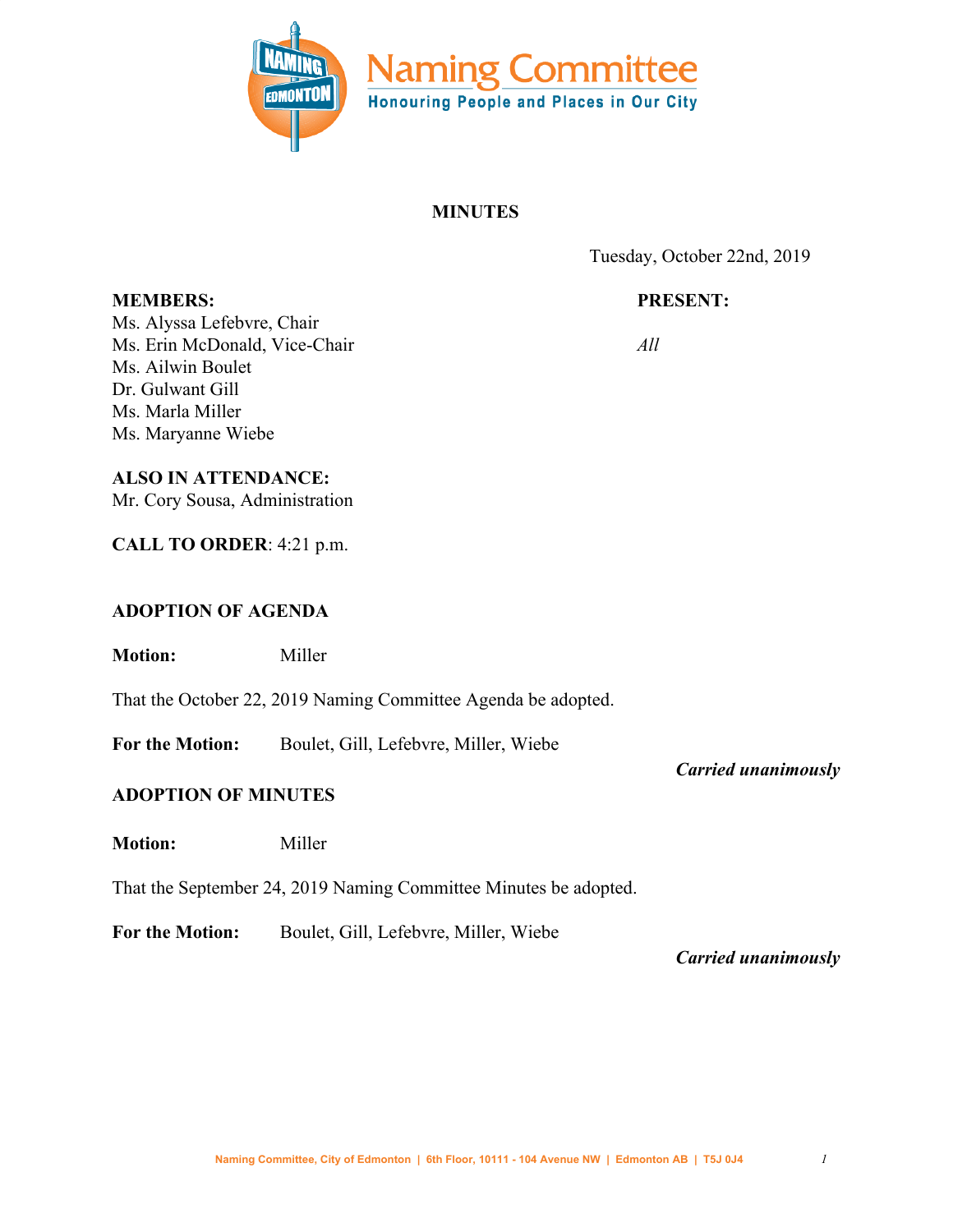

#### **OLD BUSINESS**

- **1. Request to name two future LRT Stations along the Metro Line and an ETS facility along the Capital Line**
- **Motion:** Gill

That the Naming Committee approves the naming of the LRV Storage Facility along the Capital LRT Line in honour of **"Llewellyn (Llew) A. Lawrence***"*.

**For the Motion:** Boulet, Gill, Lefebvre, Miller, Wiebe

*Carried Unanimously*

**Motion:** Miller

That the Naming Committee recommends the naming of the two future Metro LRT stations within the Blatchford Neighbourhood as **"NAIT/Blatchford South"** and **"Blatchford North***"*.

**For the Motion:** Boulet, Gill, Lefebvre, Miller, Wiebe

*Carried Unanimously*

- **2. Request to apply an honourary name onto 164 Street within the Glenwood Neighbourhood**
- **Motion:** Boulet

That the Naming Committee approves the honourary naming of 164 Street between 97 Avenue NW and 99 Avenue NW as *"Clayton Johnson Way''*.

**For the Motion:** Boulet, Gill, Lefebvre, Miller, Wiebe

*Carried Unanimously*

*Erin McDonald joined the meeting*

#### **OTHER BUSINESS**

**3. Discussion regarding the Decoteau ASP.**

**Motion:** McDonald